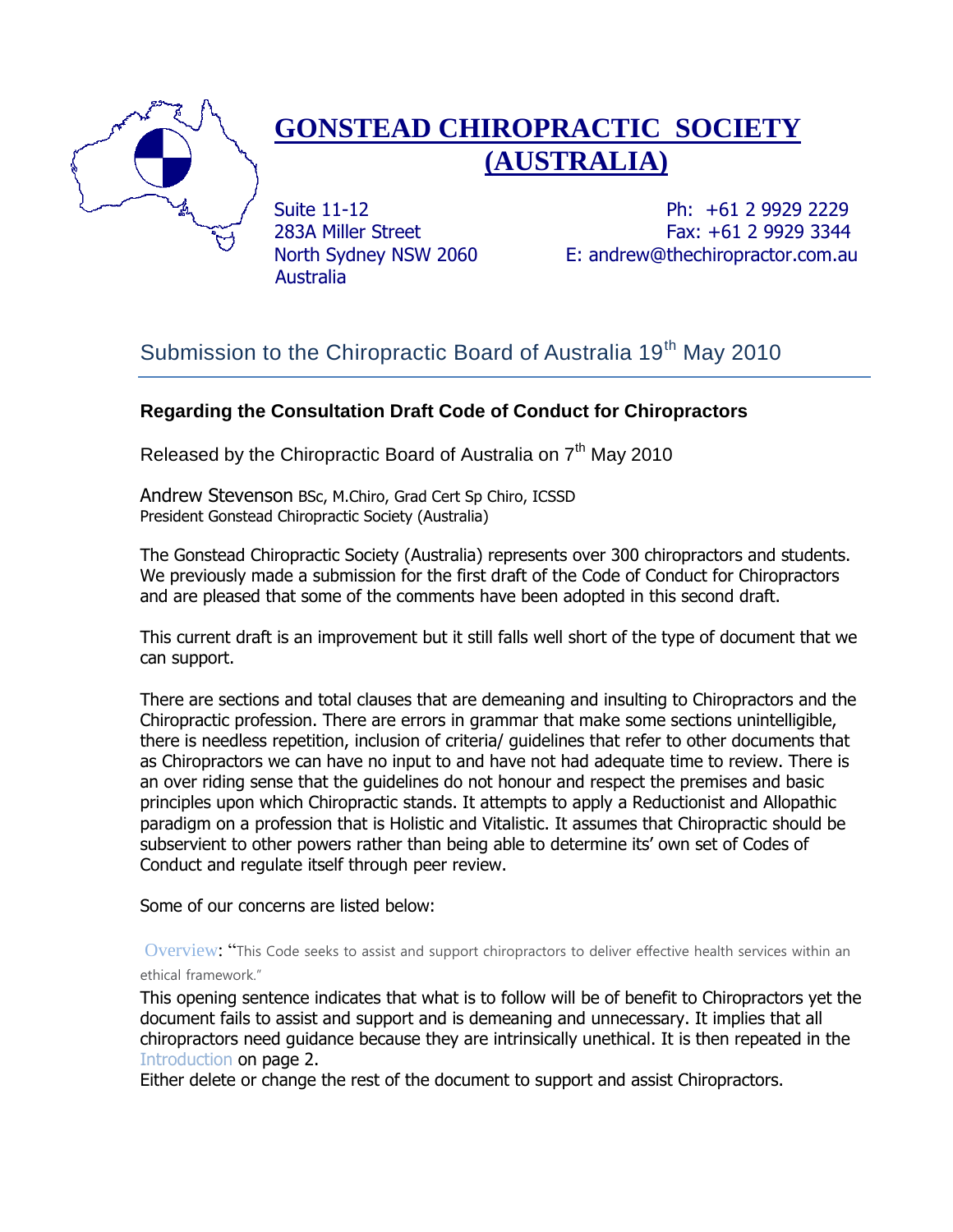Introduction 1.1: "This code will be used: to assist the Chiropractic Board of Australia (the Board) in its role of protecting the public by setting and maintaining expectations of good practice – if professional conduct varies significantly from this Code, chiropractors should be prepared to explain and justify their decisions and actions and serious or repeated failure to meet this Code may have consequences for registration."

## This clause should contain some reference to peer review. It is Chiropractors who should judge the appropriateness of expected practice and whether deviation from "good practice" has occurred.

1.2 Professional values and qualities: While individual chiropractors have their own personal beliefs and values, there are certain professional values on which all chiropractors are expected to base their practice. Chiropractors have a duty to make the care of patients their first concern and to practise safely and effectively. They must be ethical and trustworthy. Patients trust chiropractors because they believe that, in addition to being competent, chiropractors will not take advantage of them and will display qualities such as integrity, truthfulness, dependability and compassion. Patients also rely on chiropractors to protect their confidentiality.

## Would this not be better phrased "Be nice to your patient, treat them with respect and dignity." The above seems totally unnecessary as if the profession needs a lesson in good behaviour. What are these "Professional Values" and why should Chiropractors have to think in a particular way?

#### 2 Providing good care

2.1 Introduction b): ensuring that the diagnosis is relevant, justifiable and based on sound clinical reasoning

#### Diagnosis is relevant to symptomatic treatment however it is not to asymptomatic care.

e) recognising the limits to a chiropractor's own skill and competence and referring a patient to another practitioner when this is in the best interests of the patients

## This is a deterrent to gaining experience (a new graduate should refer all patients out). This will be used with the benefit of hindsight against chiropractors. This should be deleted.

2.2 Good Care clause o.): practising in accordance with the current and accepted evidence base of the chiropractic profession, including clinical outcomes.

The words "accepted evidence base" should be removed and replaced with the words "currently accepted by peers." Given that there is no evidence that practitioners who utilise evidence based therapies have better outcomes than anyone else the inclusion of this clause has no basis.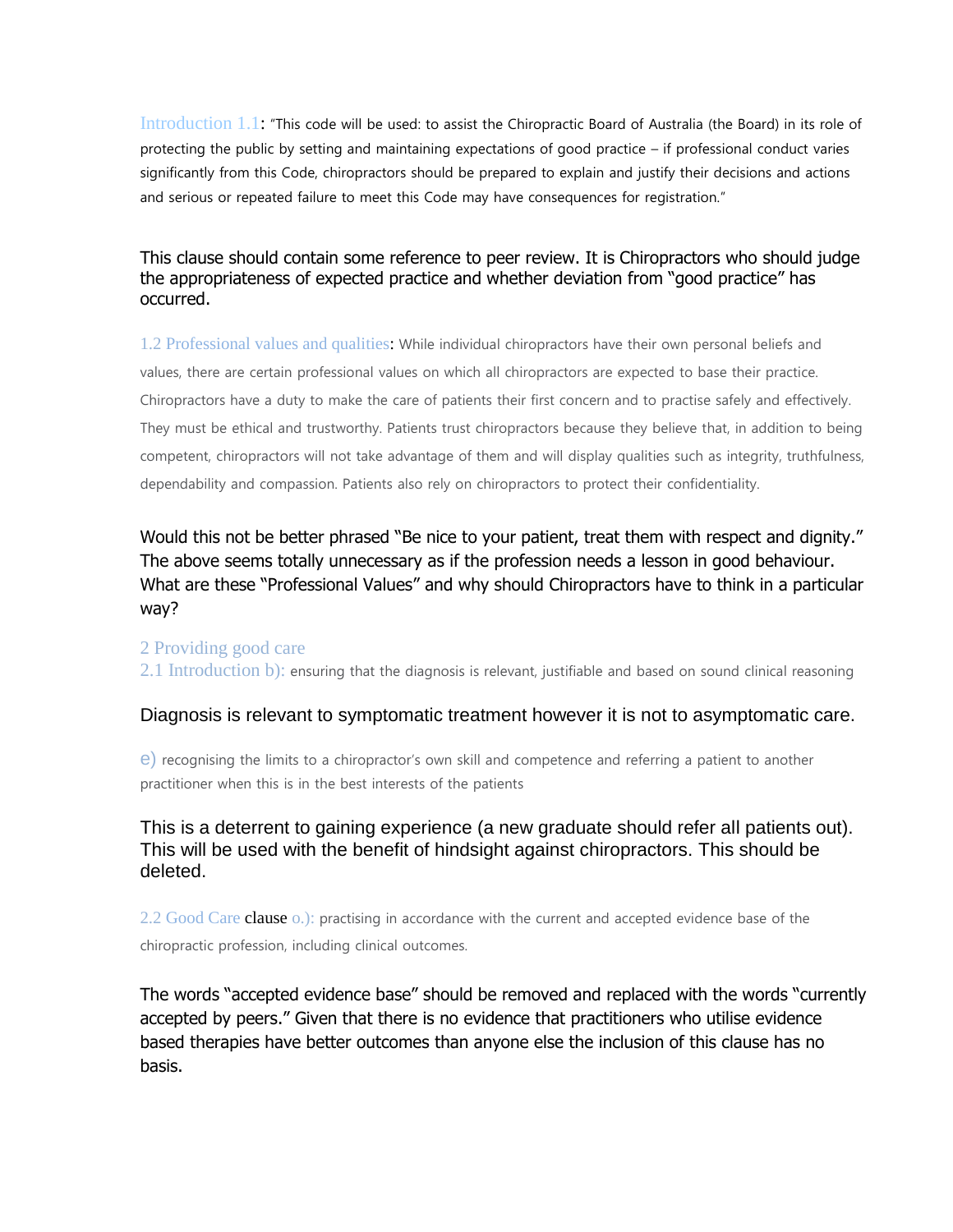2.6 Decisions about access to care d): investigating and treating patients on the basis of clinical need and the effectiveness of the proposed investigations or treatment, and not providing unnecessary services

## The last part of this infers that all chiropractors provide unnecessary services. Who is it that makes this determination?

#### 2.7 Treatment in emergencies

Treating patients in emergencies requires chiropractors to consider a range of issues, in addition to the provision of best care. Good practice involves offering assistance in an emergency that takes account of the chiropractor's own safety, skills, the availability of other options and the impact on any other patients under the chiropractor's care, and continuing to provide that assistance until services are no longer required.

What does this all mean? Is an emergency someone with a hot disc, or a fire in the building, a car accident on the weekend? Does it mean that you cannot see a patient in pain if it will impact the care of your other patients because you may run behind? If it means provide first aid then please state what it is that you intend.

3.7 Children and young people: Caring for children and young people brings additional responsibilities for chiropractors. Good practice involves:

Caring for children brings no more additional responsibilities than caring for any other person in society. Every person who we see brings additional responsibilities so why single out children unless you have another agenda? Every point that you make under this section could be equally applied to any other group of the population.

4.1 Use of modalities: In particular, chiropractors should note that to practice acupuncture in Victoria a chiropractor is required to be endorsed by the National Board.

#### Acupuncture is not Chiropractic why is there reference to it in a Chiropractic document.

#### 6. Working within the health care system

#### 6.1 Introduction

Chiropractors have a responsibility to contribute to the effectiveness and efficiency of the health care system.

What is the "Health Care System" you indicate that it is effective and efficient yet it is not defined. Are Chiropractors' part of the "Health Care System"? These needs clarification before this entire section makes sense.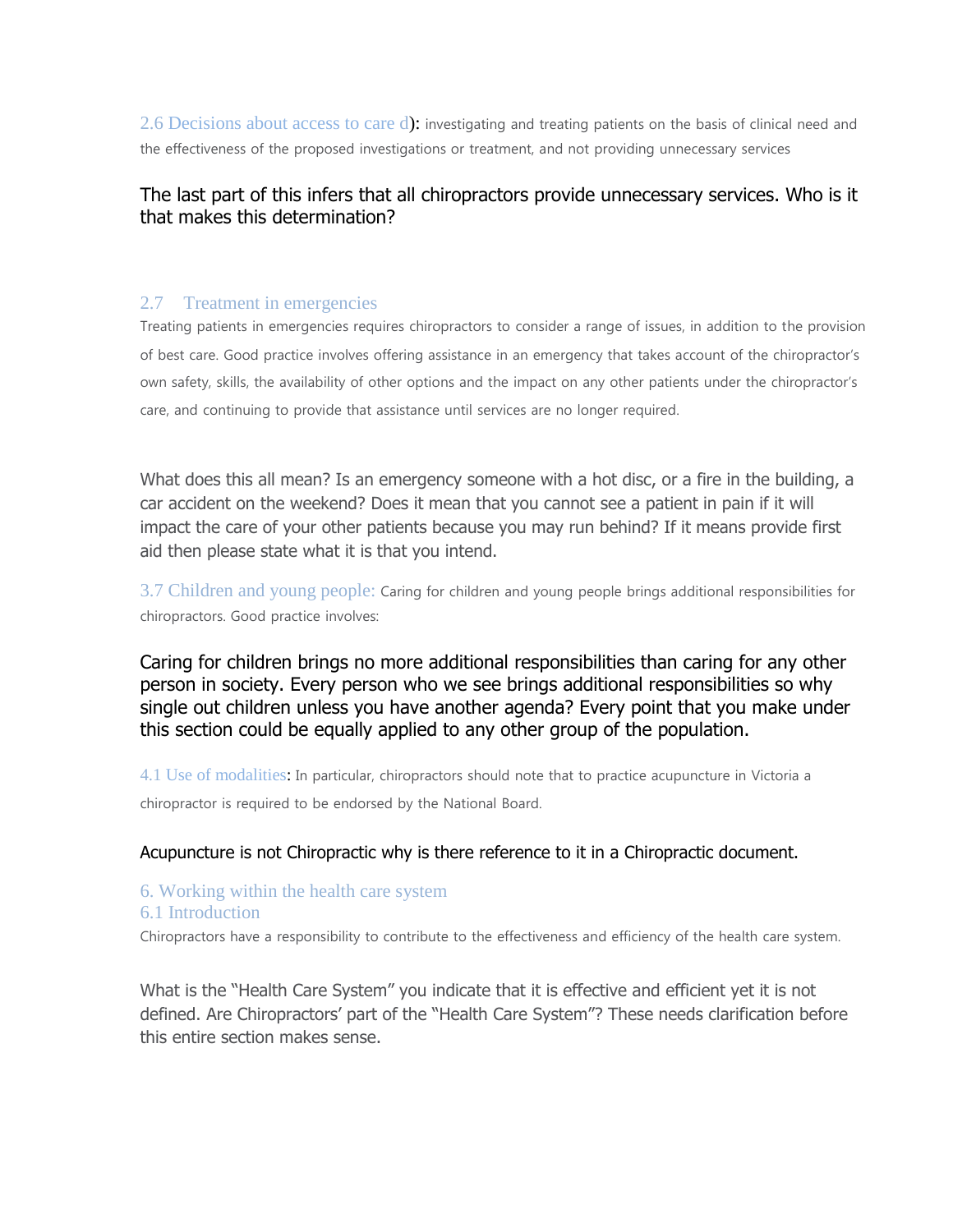9.2 Professional Boundaries clause c): recognising that sexual relationships with people who have previously been a patient are often inappropriate, depending on the extent of the professional relationship and the vulnerability of a previous patient

## "are often" should be replaced with "may be". Clause b) covers this area well enough without this clause and as such could be deleted without affecting the nature and intent of section 9.2.

9.10 Investigations Clause  $\mathbf{b}$ ): disclosing to anyone entitled to ask for it information relevant to an investigation into the conduct, performance or health of a chiropractor or colleague

## There must be a definition of "anyone entitled to ask". This is an example of poor drafting and leaves a chiropractor open to all sorts of legal issues, particularly in relation to privacy.

9.11 Conflicts of interest, clauses d) and e): Chiropractors must be honest and transparent in financial arrangements with patients. Good practice involves: d) recognising that pharmaceutical and other marketing may influence chiropractors and being aware of ways in which practice may be influenced. e) not asking for or accepting any inducement, gift or hospitality of more than minimal value from companies that sell or market drugs or other products that may affect or be seen to affect the way chiropractors prescribe for, treat or refer patients

These clauses have nothing to do with Chiropractic and are irrelevant. References to pharmaceutical marketing and drugs do not belong in the Chiropractic code. Should be removed.

9.12 Financial and commercial dealings Clause  $c$ ): not accepting gifts from patients other than tokens of minimal value such as flowers or chocolates and if token gifts are accepted, making a file note or informing a colleague where possible.

This is extremely proscriptive and unnecessary. What is the purpose of this clause.????

9.12 Financial and commercial dealings Clause d): not becoming involved financially with patients; for example, through loans and investment schemes.

Does this infer that Chiropractors are unable to care for their financial advisor, accountant, banker, architect, builder, electrician, barista etc. All of these people have financial dealings with Chiropractors every day. The intent of this clause is not clear and should be revised.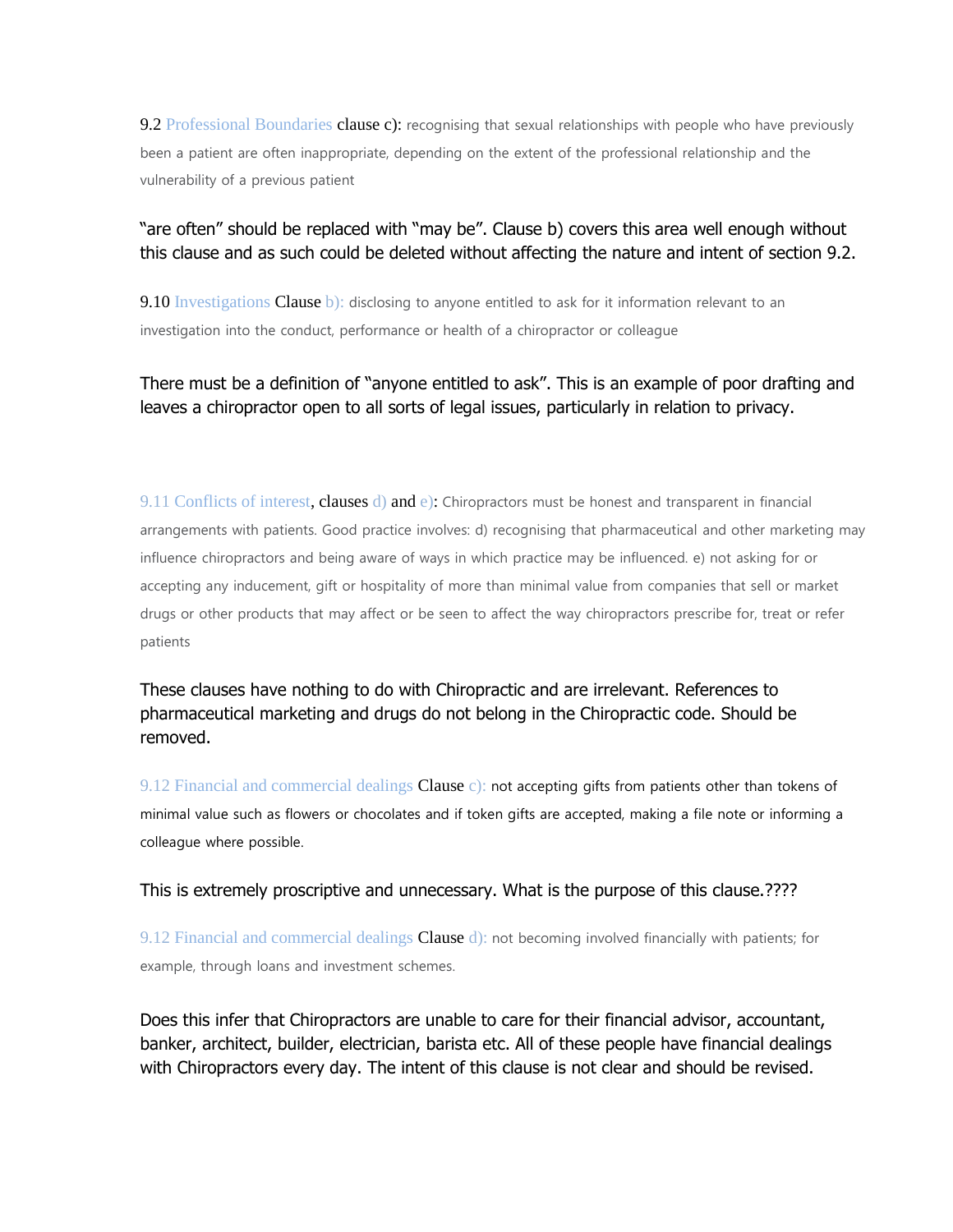10.2 Chiropractor Health Clause c): understanding the principles of immunisation against communicable diseases.

Immunisation has nothing to do with Chiropractic and should not be included in this document. Chiropractors as part of their education are taught about communicable diseases and immune function, they also learn about spinal biomechanics. I see no specific reference to spinal biomechanics in this document yet it has far greater relevance to the practice of Chiropractic than immunisation.

This clause does not belong in this document and must be removed. Reference to this topic was made in the first draft and it is still inappropriate.

Appendix 2: Guideline in relation to Radiology/Radiography. Introduction: Radiographic imaging is part of

the suite of diagnostic procedures offered by chiropractors, either in a chiropractic office or through referral. Chiropractors use radiography for several purposes following the identification of various history and examination findings, including: confirmation of diagnosis/pathology; determining appropriateness of care; identifying contraindications or factors that would affect or modify the type of treatment proposed.

The terms "suite" and "offered" are words that might be used at a beauty therapist. X-ray is a diagnostic procedure that is utilised by chiropractors for the patients benefit not for the patients selection of a range of offered products. This is demeaning to Chiropractors and infers that xray is not necessary. Suggest the below wording.

"Radiographic imaging is an established diagnostic procedure utilized by chiropractors, performed either in a chiropractic office or through referral. Chiropractors use radiography for several purposes following the identification of various history and examination findings, including but not limited to: confirmation of diagnosis/pathology; determining appropriateness of care; identifying contraindications or factors that would affect or modify the type of treatment proposed".

#### Appendix 2: Introduction

**Dose limits** – applications of ionizing radiation must be managed in a way to not exceed dose limits specified in **RPS1.**

What is this RPS1 there is no reference to this in the document.

Whilst I have listed and documented many concerns the over riding concern is that there seems to be an aggressive rush to create restrictive guideline to limit the practise of Chiropractic in Australia. There is a clear absence of any Peer Review in determining breach of the code, this needs to be addressed so that decisions about Chiropractors are made by those that have knowledge of Chiropractic. The changes made regarding x-ray are very positive as radiography forms a vital part of the Chiropractic profession and its utilisation is unique and distinct from the medical application. The amount of time for consultation is far too short and any alterations to